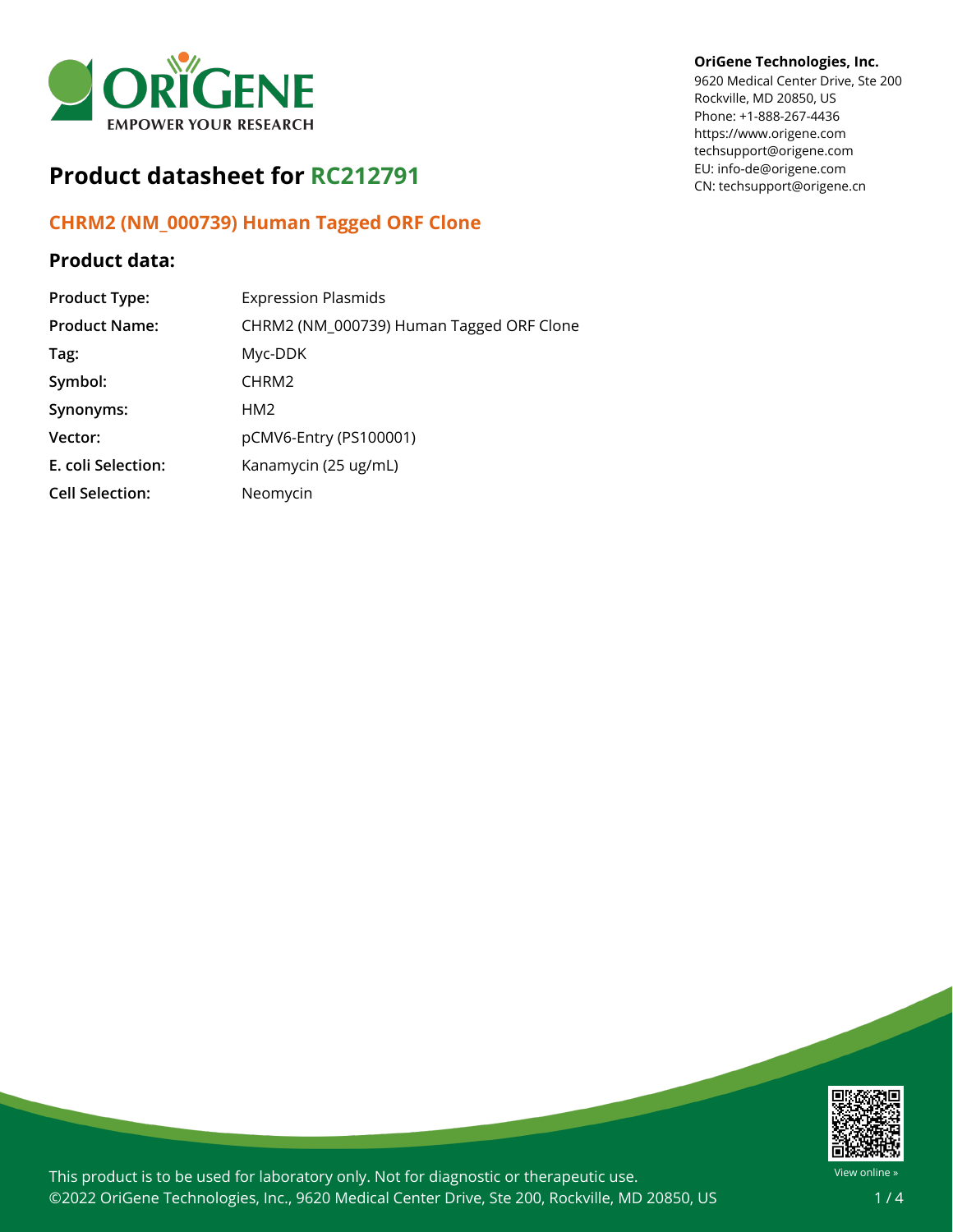| ORIGENE                            | CHRM2 (NM_000739) Human Tagged ORF Clone - RC212791                                                                                                                                                                                                                                                                                                                                                                                                                                                                                                                                                                                                                                                                                                                                                                                                                                                                                                                                                                                                                                                                                                                                                                                                                                                                                                                                                                                                                                    |
|------------------------------------|----------------------------------------------------------------------------------------------------------------------------------------------------------------------------------------------------------------------------------------------------------------------------------------------------------------------------------------------------------------------------------------------------------------------------------------------------------------------------------------------------------------------------------------------------------------------------------------------------------------------------------------------------------------------------------------------------------------------------------------------------------------------------------------------------------------------------------------------------------------------------------------------------------------------------------------------------------------------------------------------------------------------------------------------------------------------------------------------------------------------------------------------------------------------------------------------------------------------------------------------------------------------------------------------------------------------------------------------------------------------------------------------------------------------------------------------------------------------------------------|
| <b>ORF Nucleotide</b><br>Sequence: | >RC212791 representing NM_000739<br>Red=Cloning site Blue=ORF Green=Tags(s)                                                                                                                                                                                                                                                                                                                                                                                                                                                                                                                                                                                                                                                                                                                                                                                                                                                                                                                                                                                                                                                                                                                                                                                                                                                                                                                                                                                                            |
|                                    | TTTTGTAATACGACTCACTATAGGGCGGCCGGGAATTCGTCGACTGGATCCGGTACCGAGGAGATCTGCC<br><b>GCCGCGATCGCC</b>                                                                                                                                                                                                                                                                                                                                                                                                                                                                                                                                                                                                                                                                                                                                                                                                                                                                                                                                                                                                                                                                                                                                                                                                                                                                                                                                                                                          |
|                                    | ATGAATAACTCAACAAACTCCTCTAACAATAGCCTGGCTCTTACAAGTCCTTATAAGACATTTGAAGTGG<br>TGTTTATTGTCCTGGTGGCTGGATCCCTCAGTTTGGTGACCATTATCGGGAACATCCTAGTCATGGTTTC<br>CATTAAAGTCAACCGCCACCTCCAGACCGTCAACAATTACTTTTTATTCAGCTTGGCCTGTGCTGACCTT<br>ATCATAGGTGTTTTCTCCATGAACTTGTACACCCTCTACACTGTGATTGGTTACTGGCCTTTGGGACCTG<br>TGGTGTGTGACCTTTGGCTAGCCCTGGACTATGTGGTCAGCAATGCCTCAGTTATGAATCTGCTCATCAT<br>CAGCTTTGACAGGTACTTCTGTGTCACAAAACCTCTGACCTACCCAGTCAAGCGGACCACAAAAATGGCA<br>GGTATGATGATTGCAGCTGCCTGGGTCCTCTCTTTCATCCTCTGGGCTCCAGCCATTCTCTTCTGGCAGT<br>TCATTGTAGGGGTGAGAACTGTGGAGGATGGGGAGTGCTACATTCAGTTTTTTTCCAATGCTGCTGTCAC<br>CTTTGGTACGGCTATTGCAGCCTTCTATTTGCCAGTGATCATCATGACTGTGCTATATTGGCACATATCC<br>GTCTGGTACAAGGAAGGATAGTGAAGCCAAACAATAACAACATGCCCAGCAGTGACGATGGCCTGGAGCA<br>CAACAAAATCCAGAATGGCAAAGCCCCCAGGGATCCTGTGACTGAAAACTGTGTTCAGGGAGAGGAGAAG<br>GAGAGCTCCAATGACTCCACCTCAGTCAGTGCTGTTGCCTCTAATATGAGAGATGATGAAATAACCCAGG<br>ATGAAAACACAGTTTCCACTTCCCTGGGCCATTCCAAAGATGAGAACTCTAAGCAAACATGCATCAGAAT<br>TGGCACCAAGACCCCAAAAAGTGACTCATGTACCCCAACTAATACCACCGTGGAGGTAGTGGGGTCTTCA<br>GGTCAGAATGGAGATGAAAAGCAGAATATTGTAGCCCGCAAGATTGTGAAGATGACTAAGCAGCCTGCAA<br>AAAAGAAGCCTCCTCCTTCCCGGGAAAAGAAAGTCACCAGGACAATCTTGGCTATTCTGTTGGCTTTCAT<br>CATCACTTGGGCCCCATACAATGTCATGGTGCTCATTAACACCTTTTGTGCACCTTGCATCCCCAACACT<br>ATGCCACCTTCAAGAAGACCTTTAAACACCTTCTCATGTGTCATTATAAGAACATAGGCGCTACAAGG<br>ACGCGTACGCGGCCGCTCGAGCAGAAACTCATCTCAGAAGAGGATCTGGCAGCAAATGATATCCTGGATT<br>ACAAGGATGACGACGATAAGGTTTAA |
| <b>Protein Sequence:</b>           | >RC212791 representing NM_000739<br>Red=Cloning site Green=Tags(s)                                                                                                                                                                                                                                                                                                                                                                                                                                                                                                                                                                                                                                                                                                                                                                                                                                                                                                                                                                                                                                                                                                                                                                                                                                                                                                                                                                                                                     |
|                                    | MNNSTNSSNNSLALTSPYKTFEVVFIVLVAGSLSLVTIIGNILVMVSIKVNRHLQTVNNYFLFSLACADL<br>IIGVFSMNLYTLYTVIGYWPLGPVVCDLWLALDYVVSNASVMNLLIISFDRYFCVTKPLTYPVKRTTKMA<br>GMMIAAAWVLSFILWAPAILFWQFIVGVRTVEDGECYIQFFSNAAVTFGTAIAAFYLPVIIMTVLYWHIS<br>RASKSRIKKDKKEPVANQDPVSPSLVQGRIVKPNNNNMPSSDDGLEHNKIQNGKAPRDPVTENCVQGEEK<br>ESSNDSTSVSAVASNMRDDEITQDENTVSTSLGHSKDENSKQTCIRIGTKTPKSDSCTPTNTTVEVVGSS<br>GQNGDEKQNIVARKIVKMTKQPAKKKPPPSREKKVTRTILAILLAFIITWAPYNVMVLINTFCAPCIPNT<br>VWTIGYWLCYINSTINPACYALCNATFKKTFKHLLMCHYKNIGATR                                                                                                                                                                                                                                                                                                                                                                                                                                                                                                                                                                                                                                                                                                                                                                                                                                                                                                                                                                             |
|                                    | TRTRPLEQKLISEEDLAANDILDYKDDDDKV                                                                                                                                                                                                                                                                                                                                                                                                                                                                                                                                                                                                                                                                                                                                                                                                                                                                                                                                                                                                                                                                                                                                                                                                                                                                                                                                                                                                                                                        |
| Chromatograms:                     | https://cdn.origene.com/chromatograms/mk6096 h07.zip                                                                                                                                                                                                                                                                                                                                                                                                                                                                                                                                                                                                                                                                                                                                                                                                                                                                                                                                                                                                                                                                                                                                                                                                                                                                                                                                                                                                                                   |
| <b>Restriction Sites:</b>          | SgfI-Mlul                                                                                                                                                                                                                                                                                                                                                                                                                                                                                                                                                                                                                                                                                                                                                                                                                                                                                                                                                                                                                                                                                                                                                                                                                                                                                                                                                                                                                                                                              |

This product is to be used for laboratory only. Not for diagnostic or therapeutic use. ©2022 OriGene Technologies, Inc., 9620 Medical Center Drive, Ste 200, Rockville, MD 20850, US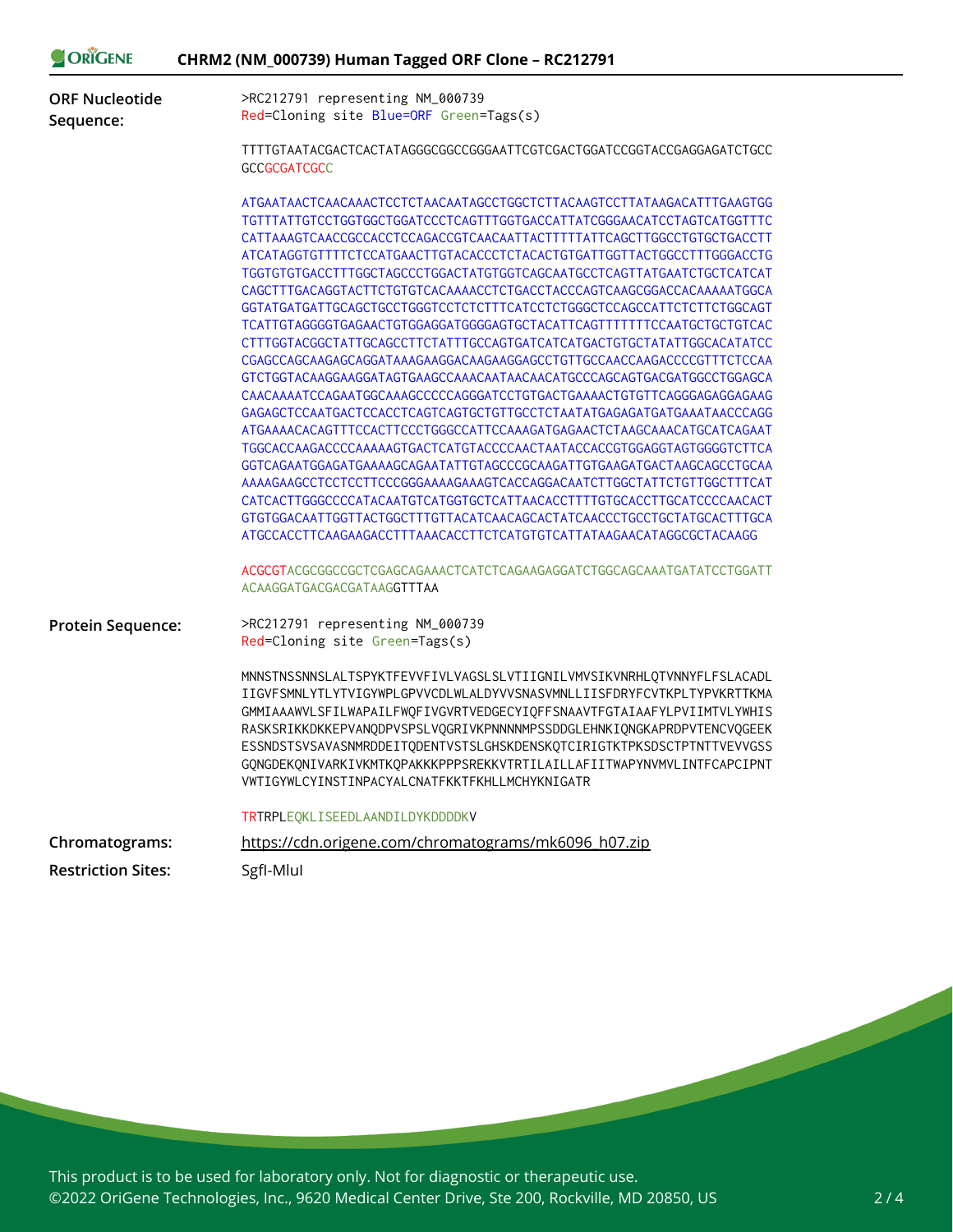

#### **Cloning Scheme:**



\* The last codon before the Stop codon of the ORF

#### **Plasmid Map:**



| ACCN:                  | NM_000739                                                                                                                                                                                                                                                                                                                                                                                                                                      |
|------------------------|------------------------------------------------------------------------------------------------------------------------------------------------------------------------------------------------------------------------------------------------------------------------------------------------------------------------------------------------------------------------------------------------------------------------------------------------|
| <b>ORF Size:</b>       | 1398 bp                                                                                                                                                                                                                                                                                                                                                                                                                                        |
| <b>OTI Disclaimer:</b> | The molecular sequence of this clone aligns with the gene accession number as a point of<br>reference only. However, individual transcript sequences of the same gene can differ through<br>naturally occurring variations (e.g. polymorphisms), each with its own valid existence. This<br>clone is substantially in agreement with the reference, but a complete review of all prevailing<br>variants is recommended prior to use. More info |
| <b>OTI Annotation:</b> | This clone was engineered to express the complete ORF with an expression tag. Expression<br>varies depending on the nature of the gene.                                                                                                                                                                                                                                                                                                        |
| Components:            | The ORF clone is ion-exchange column purified and shipped in a 2D barcoded Matrix tube<br>containing 10ug of transfection-ready, dried plasmid DNA (reconstitute with 100 ul of water).                                                                                                                                                                                                                                                        |

This product is to be used for laboratory only. Not for diagnostic or therapeutic use. ©2022 OriGene Technologies, Inc., 9620 Medical Center Drive, Ste 200, Rockville, MD 20850, US